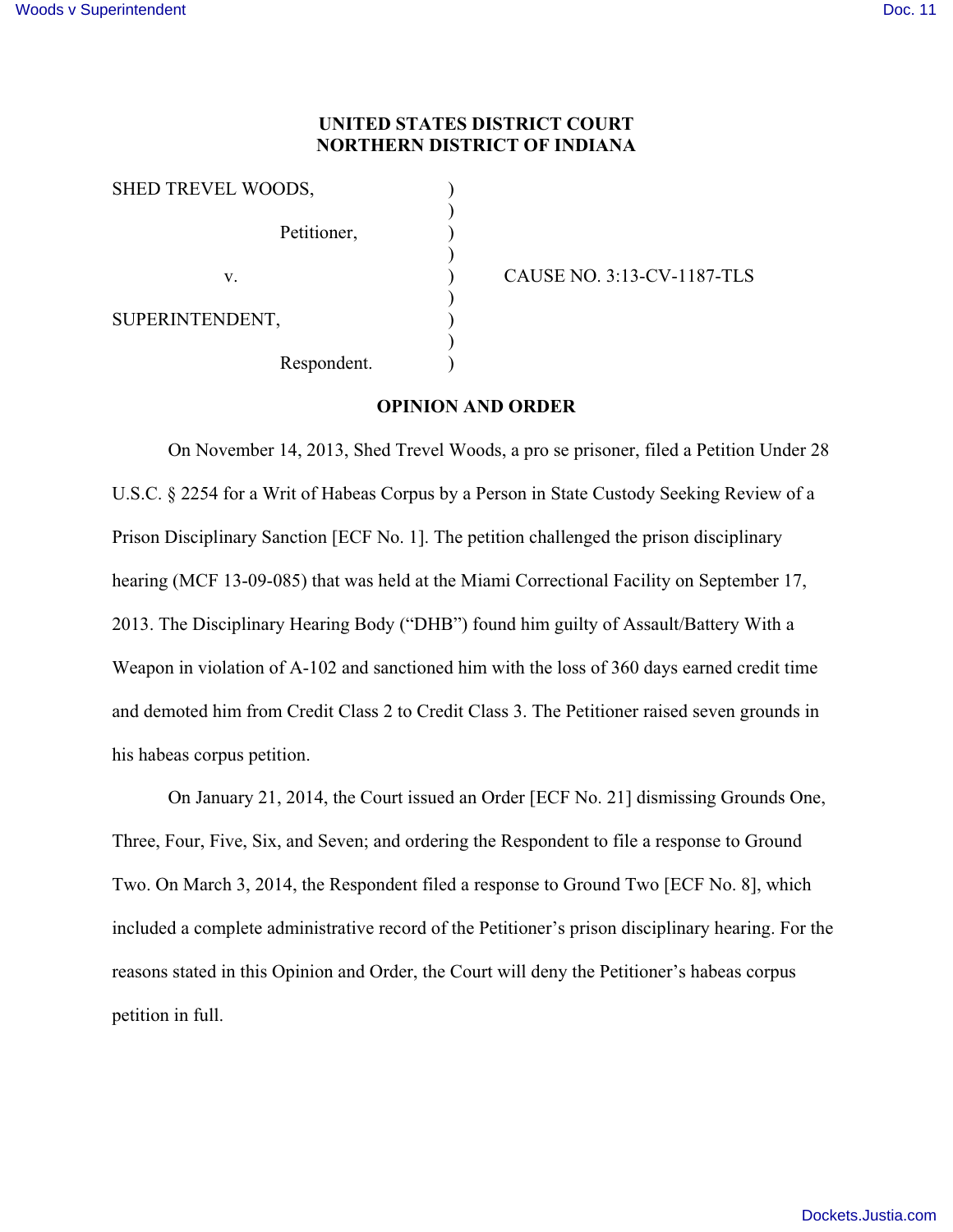#### **DISCUSSION**

### **Ground Two**

The Petitioner asserts that there was insufficient evidence for the DHB to find him guilty of Assault/Battery With a Weapon. In evaluating whether there is adequate evidence to support the findings of a prison disciplinary hearing, "the relevant question is whether there is any evidence in the record that could support the conclusion reached by the disciplinary board." *Superintendent v. Hill*, 472 U.S. 445, 455–56 (1985). "This is a lenient standard, requiring no more than a modicum of evidence." *Webb v. Anderson*, 224 F.3d 649, 652 (7th Cir. 2000) (citations and quotation marks omitted); *see also McPherson v. McBride*, 188 F.3d 784, 786 (7th Cir. 1999)

In reviewing a decision for some evidence, courts are not required to conduct an examination of the entire record, independently assess witness credibility, or weigh the evidence, but only determine whether the prison disciplinary board's decision to revoke good time credits has some factual basis.

(quotations marks and citation omitted). Here, the DHB relied on a confidential record that was filed with the Court, but not disclosed to the petitioner because "prison disciplinary boards are entitled to receive, and act on, information that is withheld from the prisoner and the public." *White v. Ind. Parole Bd.*, 266 F.3d 759, 767 (7th Cir. 2001). The Court has reviewed the confidential record in this case and is satisfied that there was sufficient evidence to find that the Petitioner was guilty of Assault/Battery With a Weapon, namely, assaulting another offender with a broom. Therefore, the Petitioner's claim in Ground 2 is dismissed.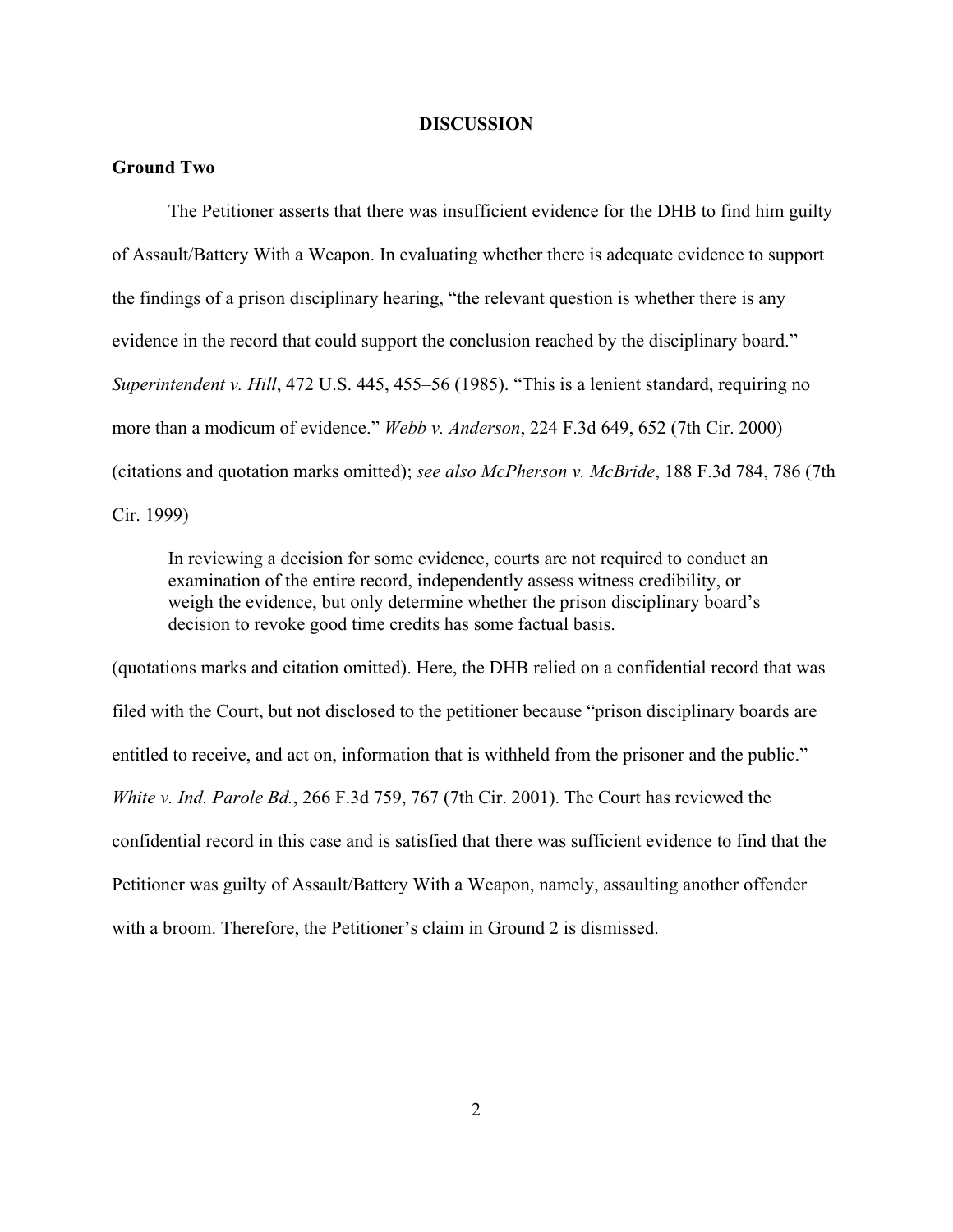#### **Petitioner's Previously Dismissed Grounds for Relief**

The Court notes that on March 19, 2014, the Petitioner filed a Declaration to Traverse [ECF No. 10], which contains additional arguments related to the other grounds for relief raised in his habeas corpus petition and dismissed in the Court's Order on January 21, 2014. For the sake of clarity and completeness, the Court will, again, address the Petitioner's claims.

The Petitioner asserted in Ground 1 that he was denied a lay advocate during the disciplinary hearing. However, the Petitioner is not entitled to a lay advocate, and accordingly, this is not a basis for habeas corpus relief. *See Wolff v. McDonnell*, 418 U.S. 539, 570 (1974) (lay advocate only required when the inmate is illiterate or the issues are complex); s*ee also Miller v. Duckworth*, 963 F.2d 1002 (7th Cir. 1992); *Wilson-El v. Finnan*, 263 Fed. App'x 503 (7th Cir. 2008).

In Ground Three, the Petitioner asserted that he was denied the right to present a witness statement from the screening officer who notified him of the charges against him in this case. He also asserted that he was denied the right to present a witness statement from the hearing officer who had previously found him not guilty of these charges. Though an inmate has a right to present relevant, exculpatory evidence, "[p]rison officials must have the necessary discretion to keep the hearing within reasonable limits." *Wolff*, 418 U.S. at 556. Here, the guards whom the Petitioner wished to call as witnesses did not have personal knowledge about whether he assaulted another inmate with a broom. They did not see the assault, conduct the investigation, or have any relevant or exculpatory evidence to present. Therefore, DHB properly refused to consider the witnesses' testimony.

3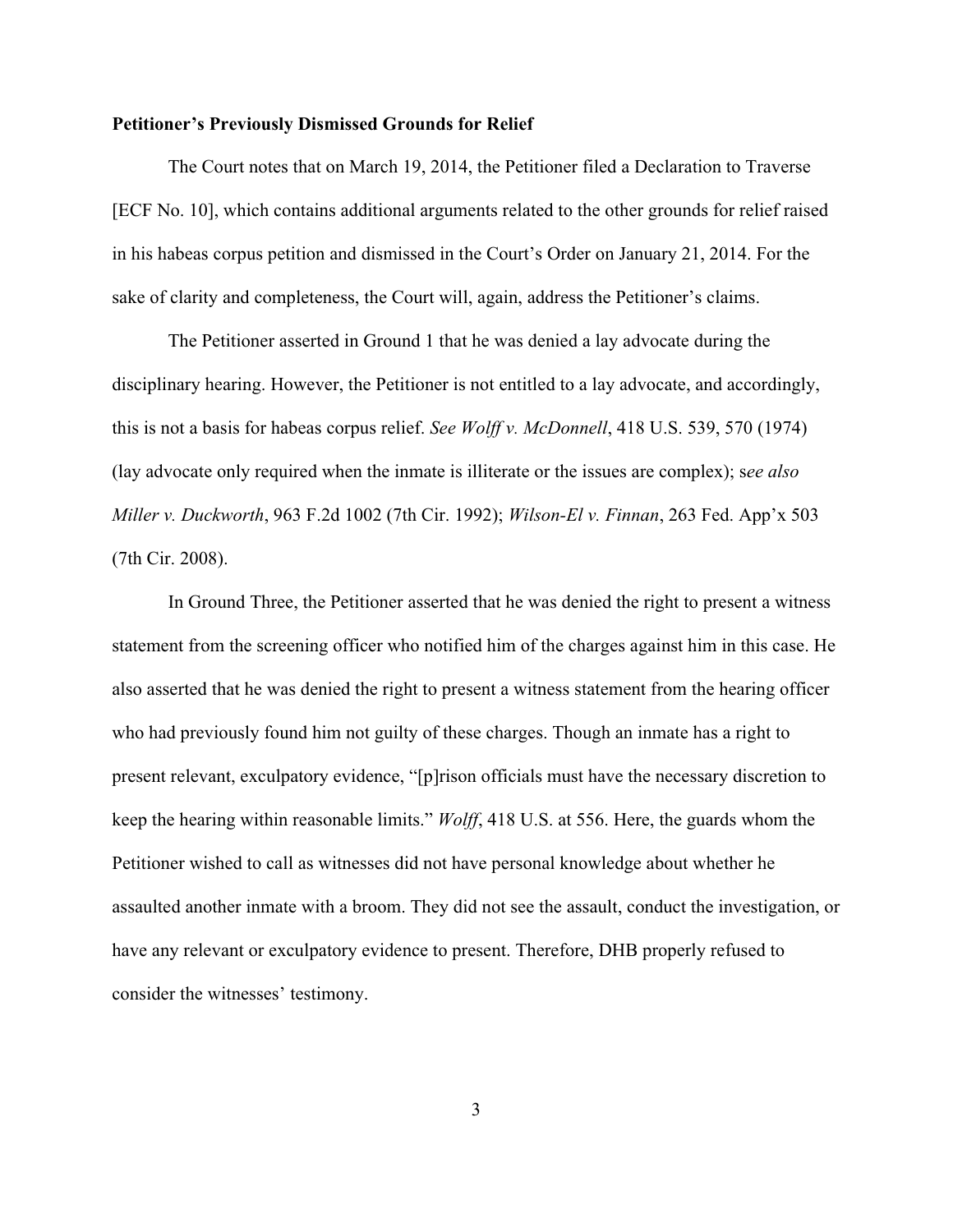In Grounds Four and Five, the Petitioner asserted that he was denied the right to present documentary evidence because confidential statements were considered outside of his presence. However, "prison disciplinary boards are entitled to receive, and act on, information that is withheld from the prisoner and the public." *White v. Ind. Parole Bd.,* 266 F.3d 759, 767 (7th Cir. 2001). Accordingly, the Petitioner's evidence was presented because the DHB did, in fact, consider the evidence.

In Ground Six, the Petitioner asserted that he was denied the opportunity to confront and cross-examine the witnesses against him. However, an inmate in a prison disciplinary hearing has no right to confront or cross-examine witnesses. *Piggie v. Cotton*, 342 F.3d 660, 666 (7th Cir. 2003); *see Wolff*, 418 U.S. at 556 ("Prison disciplinary proceedings are not part of a criminal prosecution, and the full panoply of rights due a defendant in such proceedings does not apply").

In Ground Seven, the Petitioner asserted that the charge was vindictive and retaliatory. But "even assuming fraudulent conduct on the part of prison officials, the protection from such arbitrary action is found in the procedures mandated by due process." *McPherson*, 188 F.3d at 787. Therefore, the motivation for filing the charge against the Petitioner is not a basis for habeas corpus relief.

Finally, the Petitioner argued that various actions taken during the course of his prison disciplinary investigation and prosecution violated prison policies. However, the violation of a prison policy is irrelevant to a determination of whether he is entitled to habeas corpus relief because "[i]n conducting habeas review, a federal court is limited to deciding whether a conviction violated the Constitution, laws, or treaties of the United States." *Estelle v. McGuire*, 502 U.S. 62, 67–68 (1991).

4